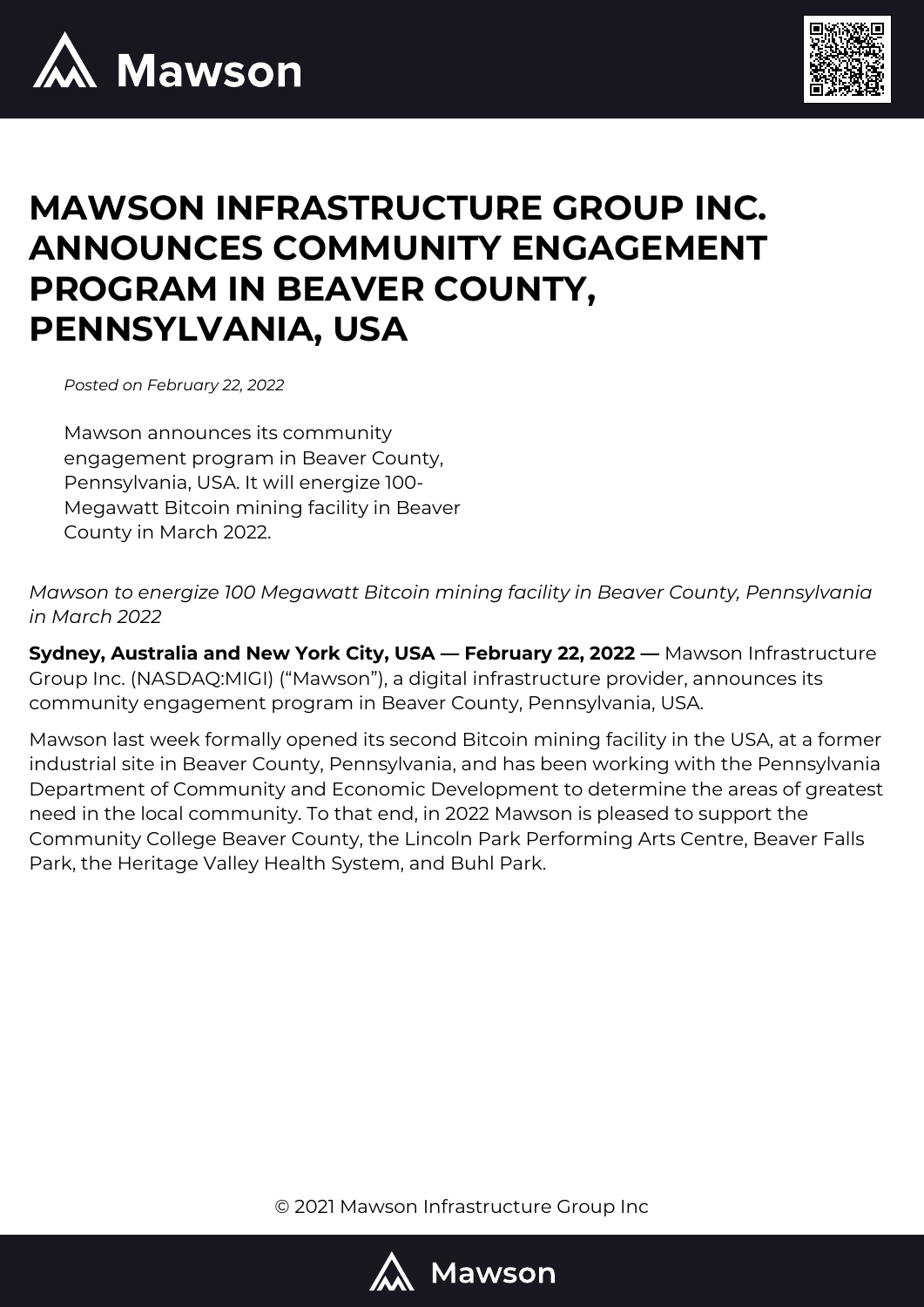





Mawson team members and local members of the Community College Beaver County, the Lincoln Park Performing Arts Centre, Beaver Falls Park and the Heritage Valley Health System.

**James Manning, CEO and Founder of Mawson,** said, *"Being a good corporate citizen in the communities in which we operate is hugely important at Mawson. The support programs announced today tie in with our partnership with Voltus announced last week, whereby we have committed to delivering up to 100MW of energy back into the PJM Interconnection as a grid balancing resource. Ultimately it is the local communities that we operate in that support us and giving back in this way is a small gesture of our gratitude."*

**David Briel, Executive Director, Office of International Business Development, Pennsylvania Department of Community and Economic Development,** said, *"The Wolf administration is pleased to welcome Mawson Infrastructure to Pennsylvania. Between the jobs they are creating and the contributions to the community they are making, Mawson Infrastructure promises to be a great addition to the commonwealth."*

About Mawson Infrastructure

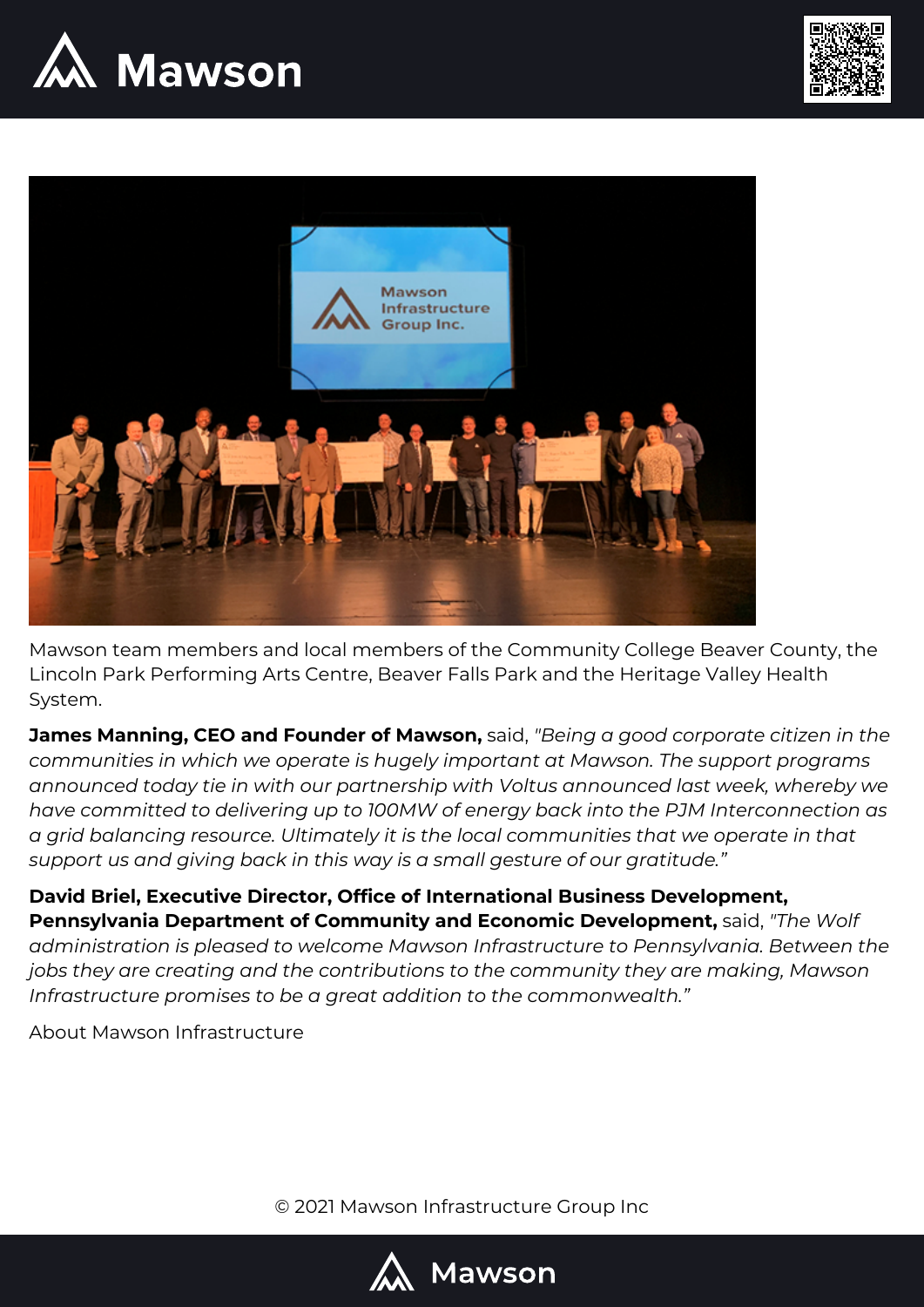



Mawson Infrastructure Group (NASDAQ: MIGI) is a digital infrastructure provider, with multiple operations throughout the USA and Australia. Mawson's vertically integrated model is based on a long-term strategy to promote the global transition to the new digital economy. Mawson matches sustainable energy infrastructure with next-generation mobile data center (MDC) solutions, enabling low-cost Bitcoin production and on-demand deployment of infrastructure assets. With a strong focus on shareholder returns and an aligned board and management, Mawson Infrastructure Group is emerging as a global leader in ESG focused Bitcoin mining and digital infrastructure.

### For more information, visit: [www.mawsoninc.com](https://www.mawsoninc.com)

## CAUTIONARY NOTE REGARDING FORWARD-LOOKING STATEMENTS

Mawson cautions that statements in this press release that are not a description of historical fact are forward-looking statements within the meaning of the Private Securities Litigation Reform Act of 1995. Forward-looking statements may be identified by the use of words referencing future events or circumstances such as "expect," "intend," "plan," "anticipate," "believe," and "will," among others. Because such statements are subject to risks and uncertainties, actual results may differ materially from those expressed or implied by such forward-looking statements. These forward-looking statements are based upon Mawson's current expectations and involve assumptions that may never materialize or may prove to be incorrect. Actual results and the timing of events could differ materially from those anticipated in such forward-looking statements as a result of various risks and uncertainties, which include, without limitation, the possibility that Mawson's need and ability to raise additional capital, the development and acceptance of digital asset networks and digital assets and their protocols and software, the reduction in incentives to mine digital assets over time, the costs associated with digital asset mining, the volatility in the value and prices of cryptocurrencies and further or new regulation of digital assets. More detailed information about the risks and uncertainties affecting Mawson is contained under the heading "Risk Factors" included in Mawson's Annual Report on Form 10-K filed with the SEC on March 1, 2021 and Mawson's Quarterly Report on Form 10-Q filed with the SEC on November 15, 2021, and in other filings Mawson has made and may make with the SEC in the future. One should not place undue reliance on these forward-looking statements, which speak only as of the date on which they were made. Because such statements are subject to risks and uncertainties, actual results may differ materially from those expressed or implied by such forward-looking statements. Mawson undertakes no obligation to update such statements to reflect events that occur or circumstances that exist after the date on which they were